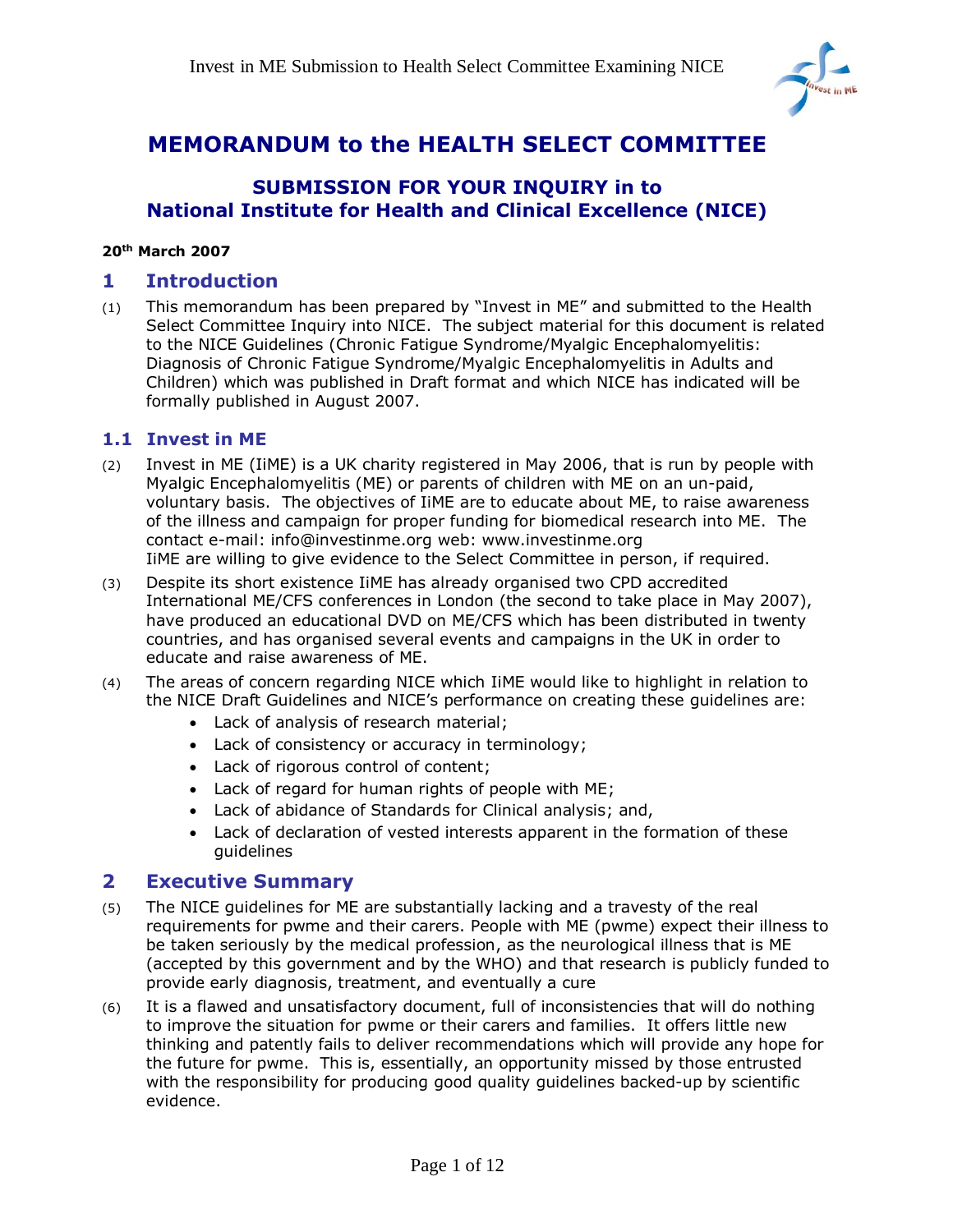- (7) NICE repeat the same old myths about ME that have disenfranchised and discriminated against pwme for the last thirty years and provide a narrow and biased view of what ME is and how it should be treated.
- (8) NICE have not analysed or used the extensive biomedical research which proves that ME is of organic origin and separate from a broad range of fatiguing conditions. It is inappropriate and scientifically incorrect for the guidelines to use as broad a section of fatigue states as possible when describing ME.
- (9) NICE recommend psychological treatments such as Cognitive Behaviour Therapy (CBT) and Graded Exercise Therapy (GET) even though these treatments have been proven to be unhelpful or dangerous for pwme. NICE recommend GET as both a therapy and a treatment and in so doing potentially violate patients' human rights. NICE is entirely disingenuous by stating that these psychological therapies are used as first line treatment for other illnesses such as cancer. That is simply untrue. The possible consequences and risks of use of the Draft Guidelines have been ignored. For instance the recommendation to use Graded Exercise Therapy, ignores the fact that GET has been proven to be harmful to ME patients. Not only does this breach the AGREE standards but it also violates the human rights of patients.
- (10) IiME strongly disagree with the priority recommendation that the therapies of first choice should be CBT or GET. It is incredible that this should be a recommendation at all, since the Draft Guidelines document "a lack of evidence" and yet produce more **policy-based evidence making**. Even results from patient group surveys, which show rest made people feel better and GET made them worse, are given a spin which skews the result.
- (11) Psychiatric paradigms are referred to and recommended as therapies and then also as treatments for ME despite ME patients and groups stating they are ineffective or harmful. NICE compares the use of CBT with ME to its use with cancer and heart disease, etc. and then infers that CBT is a first line treatment for these illnesses. **This is patently not true**. CBT is not offered as a first line treatment for such illnesses. Where CBT is offered to cancer patients then it is not the same type of CBT as is being proposed here for ME/CFS, where patients are asked to change their illness beliefs!
- (12) Here NICE are shown to be totally disingenuous and undermine any possible confidence in the institute. IiME wonder why NICE sees fit to create this "spin", since it benefits nobody in the long run and pwme and the medical profession are at the receiving end of more erroneous information. The attempt to compare CBT usage with cancer and diabetes is an appalling obfuscation of the true facts and can only be seen as a shameful act by those responsible to misrepresent this information in such a skewed fashion.
- (13) In fact, GET has been shown to be useless or harmful yet it is wrapped-up into a psychiatric paradigm to allow vested interests to perpetuate the same old myths about ME. The Draft Guidelines explicitly state that:

"There was strong agreement that persistent, debilitating, post exertional fatigue characterised the condition".

(14) Yet the Draft Guidelines still recommend GET as a therapy/treatment. In making this recommendation, NICE are ignoring credible evidence that such treatments are potentially dangerous for those who suffer from this illness, particularly in the case of GET. Of particular concern is a mounting body of evidence that shows that exercise or over-exertion can worsen the health of ME/CFS sufferers and that, as such, GET has the potential to induce relapse, rather than being an effective recuperative therapy.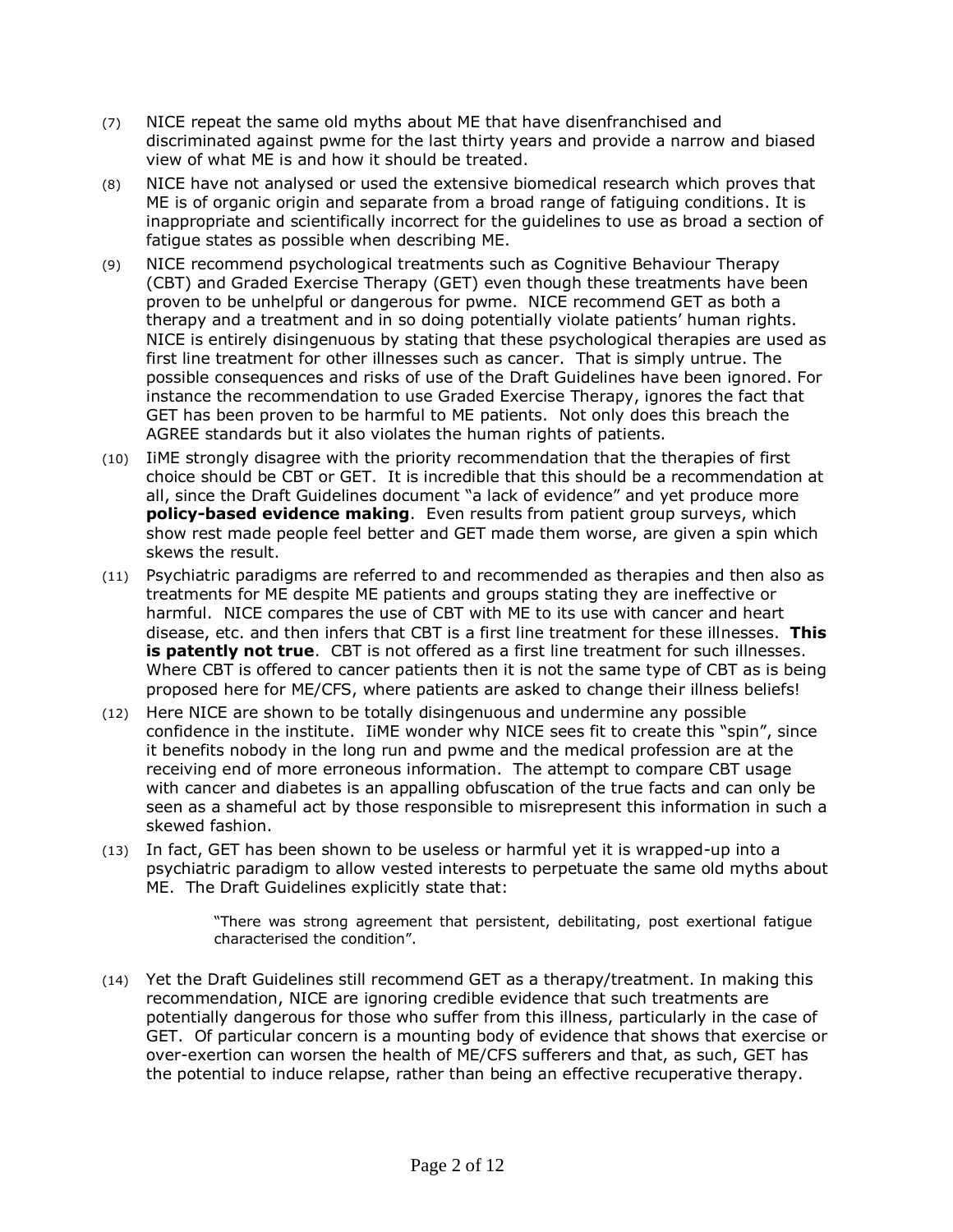- (15) GET cannot be recommended for severely, or even moderately affected ME patients. It is tantamount to inviting diabetics to take more sugar. This is where the NICE agenda for imposing psychological therapies onto ME patients shows the basic irresponsibility behind the policy and within NICE.
- (16) It is well known that those who perform GET studies "select or cherry-pick" their patients (i.e., choose only those patients that are sufficiently well to be able to exercise in the first place and thus contribute to the overall 'success' of the trials). **No severely affected ME patients have ever been shown to benefit from the use of GET.**
- (17) NICE recommend against resting during the illness or after a relapse. This shows little understanding of the illness. During the early onset of ME, rest is of paramount importance. The wording by NICE is easily able to be misconstrued, or misunderstood, by healthcare staff lacking in real knowledge of ME and will severely impact many ME patients if promoted via these Draft Guidelines. IiME consider the emphasis on exercise at the expense of proper rest is appalling. Surely, guidelines such as these ought to be for the benefit of the patient. These Draft Guidelines do not fulfil this objective.
- (18) The use of other treatments, such as supplements and alternative medicines are not recommended, even though patient experiences, as evidenced in the Draft Guidelines document and elsewhere, show them to be useful for some.
- (19) The current and previous biomedical research is ignored.
- (20) The suspicion that NICE are influenced by vested interests who advocate psychiatric paradigms as solutions to a neurological illness remain unanswered.
- (21) NICE have failed to comply with the Appraisal of Guidelines Research and Evaluation Instrument which it needs to abide by.
- (22) The NICE Draft Guidelines have been roundly condemned by the ME Community, by the Group for Scientific Research into ME (GSMRE) chaired by Dr. Ian Gibson MP and by the chair of the All Party Parliamentary Group (APPG) on ME – Dr. Des Turner MP.
- (23) IiME believe these guidelines will condemn pwme to a perilous future, which will again be dominated by psychiatrists and the institutionalised psychiatric dogma that currently pervades many organisations and healthcare departments.
- (24) These guidelines fail on a number of levels and give no real help to a GP or paediatrician to make an informed evaluation or provide any useful treatment. They are, in fact, an appalling shambles of perpetuated myths, psychiatric dogma, outdated practices and prejudice and inconsistencies.

# **3 First term of reference: Why NICE's decisions are increasingly being challenged**

## **3.1 Lack of Comprehensive Analysis of Illness**

- (25) NICE have not performed any comprehensive research into this illness. There is a lack of analysis of the extensive biomedical research into the illness, which shows a lack of rigorous control exercised in the formulation of these guidelines. IiME ask, "**How can guidelines be produced when such compelling evidence has not been examined?**"
- (26) The draft guidelines are characterized by incorrect statements and inconsistencies. **The terminology is inconsistent and not correct**.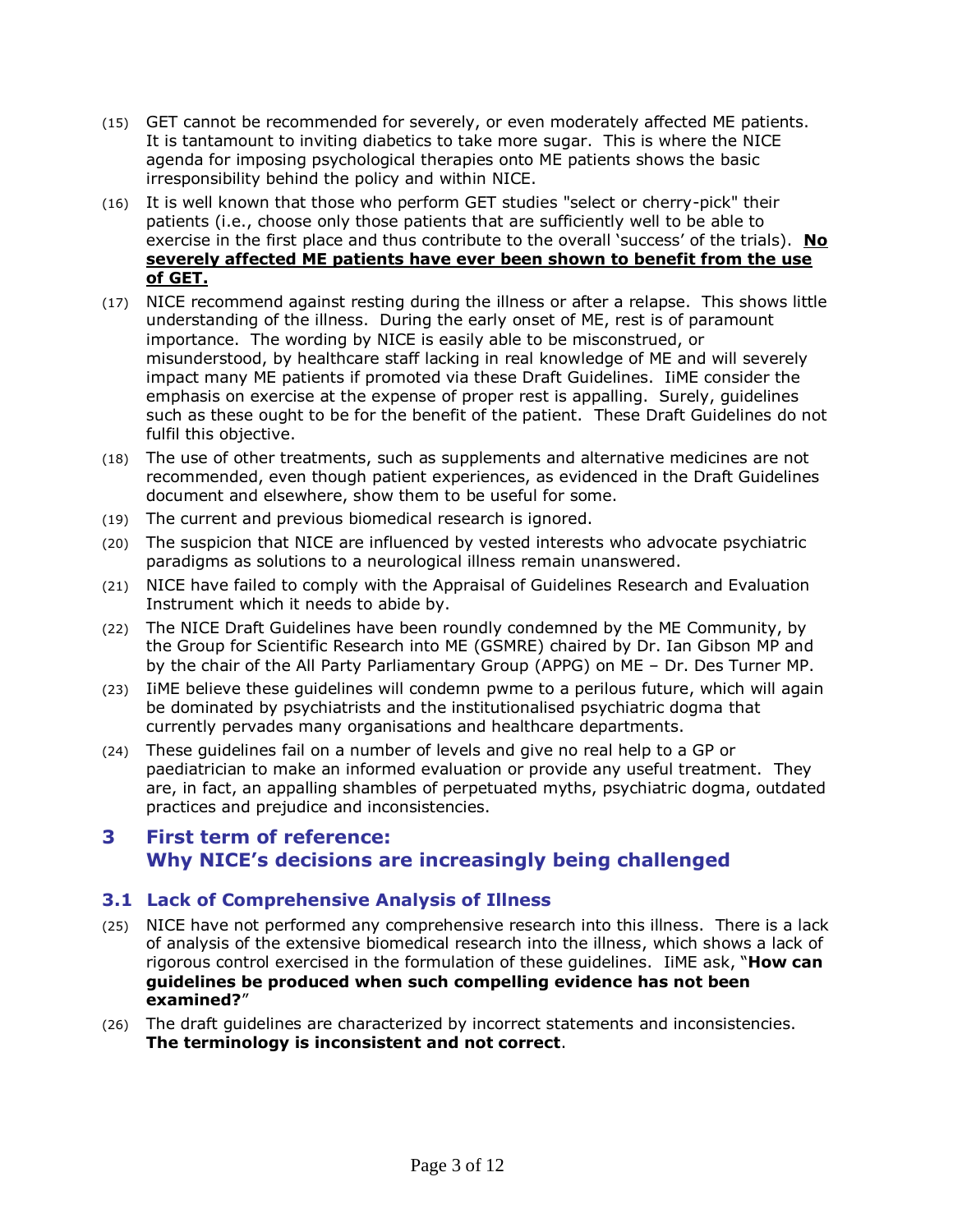- (27) The membership of the Guidelines Development Group appears to have very little expertise in the clinical definition, analysis and research of neurological ME as defined by WHO ICD-10 G93.3. If there are specific levels of expertise, then these should be included but **none of the nationally or internationally recognised bio-medical experts in ME are included**.
- (28) The perception of these guidelines is that they are not attempting to provide good advice but instead are attempting to enforce psychological therapies, defined as treatments, on to a vulnerable section of ill people. They are thus violating the human rights of the people with ME.

# **3.2 Lack of impartiality/Vested Interests**

(29) The recent GSRME led by Dr. Ian Gibson MP has openly stated that "There have been numerous cases where advisors to the DWP have also had consultancy roles in medical insurance companies. Given the vested interests medical insurance companies have in ensuring CFS/ME remains classified as a psychosocial illness, there is a blatant conflict of interest here. The Group finds this to be an area for serious concern and recommends a full investigation by the appropriate standards body."

## **3.3 The work performed by NICE is substandard and not fit for purpose.**

(30) The NICE Draft Guidelines draw on unrepresentative groups and individuals and so called experts who are biased, most of whom have never physically examined a patient with ME. The work of these "experts" is not only criticised by patient groups but also by other researchers and unbiased observers. By using such a broad base of patients for their research and using biased and flawed diagnostic criteria, the NICE guidelines are **unusable and scientifically incorrect.**

# **4 Second term of reference: Whether public confidence in NICE is waning, and if so why?**

- (31) The confidence of pwme and their carers is near to zero. To spend so long on these guidelines and then produce an unusable and illegible collection of myths, and ignore essential biomedical research, is an appalling waste of resources and a missed opportunity.
- (32) The purpose of the Appraisal of Guidelines Research & Evaluation (AGREE) Instrument is to provide a framework for assessing the quality of clinical practice guidelines and is supposed to assist practitioner and patient decisions about appropriate health care for specific clinical circumstances'. The process involves taking into account the benefits, harms and costs of the recommendations, as well as the practical issues attached to them.
- (33) NICE are a party to the AGREE Instrument but have **failed to comply with it**. Their purpose is *"to make explicit recommendations with a definite intent to influence what clinicians do" but with a view to* influencing what clinicians do and how such action affects patients.
- (34) The NICE Guidelines Development Group did not include individuals from all the relevant professional groups – there was no endocrinologist, no virologist, no rheumatologist, no molecular biologist, no biochemist, no biostatistician, no vascular medical specialist, no nuclear medicine specialist as well as a number of other disciplines that were missing. Dr. Gibson's GSMRE Enquiry report has recommended the need for such multi-disciplinary approach for research into ME.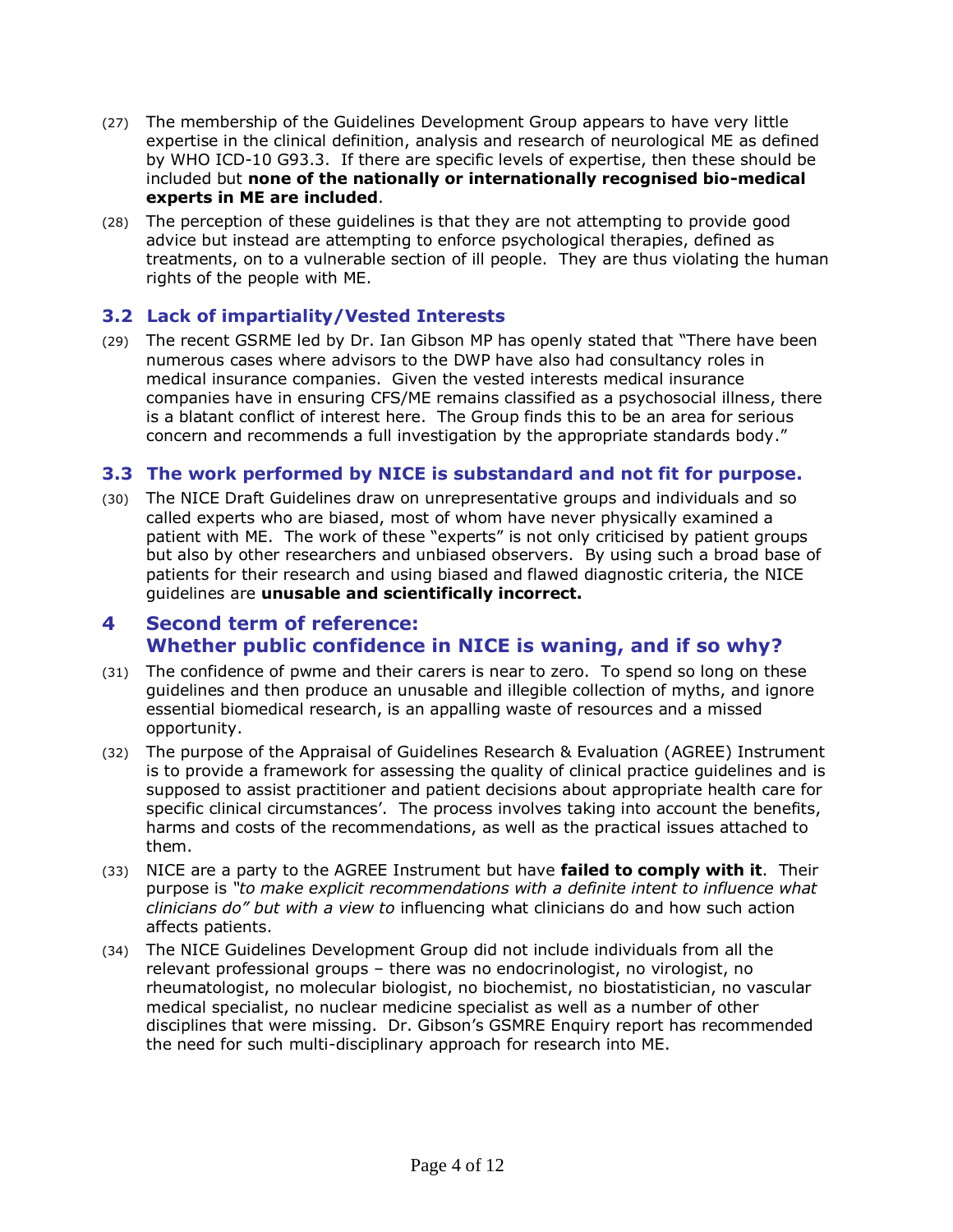### **4.1 Management**

- (35) The Draft Guidelines contain an inordinate number of pages on Management using psychological therapies. Much space has been devoted to cherry-picked research from psychiatrists, in stark contrast to the exclusion of biomedical research and analysis. Biomedical research is dealt with in a limited, dismissive and unscientific manner.
- (36) This disparity between the weight given to non-psychological treatments/therapies as compared to psychological treatments/therapies shows an obvious and unscientific bias in these Draft Guidelines. The information on CBT and GET in these guidelines often seems to read more like propaganda than a scientific, analytical review. The evident bias shown in favour of the psychological therapies undermines the value of the Draft Guidelines. In the Guidelines, 68 pages cover psychological therapies (treatments) and other self management techniques; 28 pages cover pharmacological interventions; 14 pages cover Dietary interventions and supplements; and, 4 pages cover Complementary therapies. From looking at the extent of the individual sections, one might ask whether the objectives and the result were predetermined before the publication.
- (37) The Draft Guidelines should clearly distinguish ME from other fatiguing syndromes and illnesses. It should be remembered that ME has been found to have inflammation of the brain and central nervous system and that pathology will provide increasing evidence. Some charities are proposing to support a protocol for pathologists, such that evidence can be collected. It is suggested that NICE should consider this further in the Draft Guidelines.
- (38) Every medication has to have a list of side-effects surely, possible side-effects of the proposed therapeutic regimes also need to be stated within the Draft Guidelines. In light of the evidence presented, it is possible that use of GET for those with ME/CFS will ultimately be self-defeating. By increasing the risk of relapse and increasing overall health risks rather than reducing them, it is dangerous for patients and, therefore, risks worsening patient health and increasing the burden of the illness on society at large. NICE will be open to litigation that will undoubtedly follow if the Draft Guidelines are published as the standard method for treatment of ME patients.
- (39) The NICE Draft Guidelines provide an incredibly poor and limited summary on supplements and alternative medicines as aids in managing ME. These are not recommended even though patient experiences, as evidenced in a number of reports, show them to be useful to some. In some places within the Draft Guidelines, the use of supplements is rejected and is not considered worthy of more investigation, yet in other places in the Draft Guidelines it is stated that there may be a use for them. It becomes totally confusing which recommendations are meant to be used. This raises the question as to how GPs will react when reading the conflicting parts of the guidelines! IiME consider the inconsistencies within the document to be appalling.
- (40) Supplements are dismissed with little research or any attempt to analyse data. Yet they can be a useful part of the diet for pwme who are unable to cook or who cannot eat properly and could benefit from such supplements.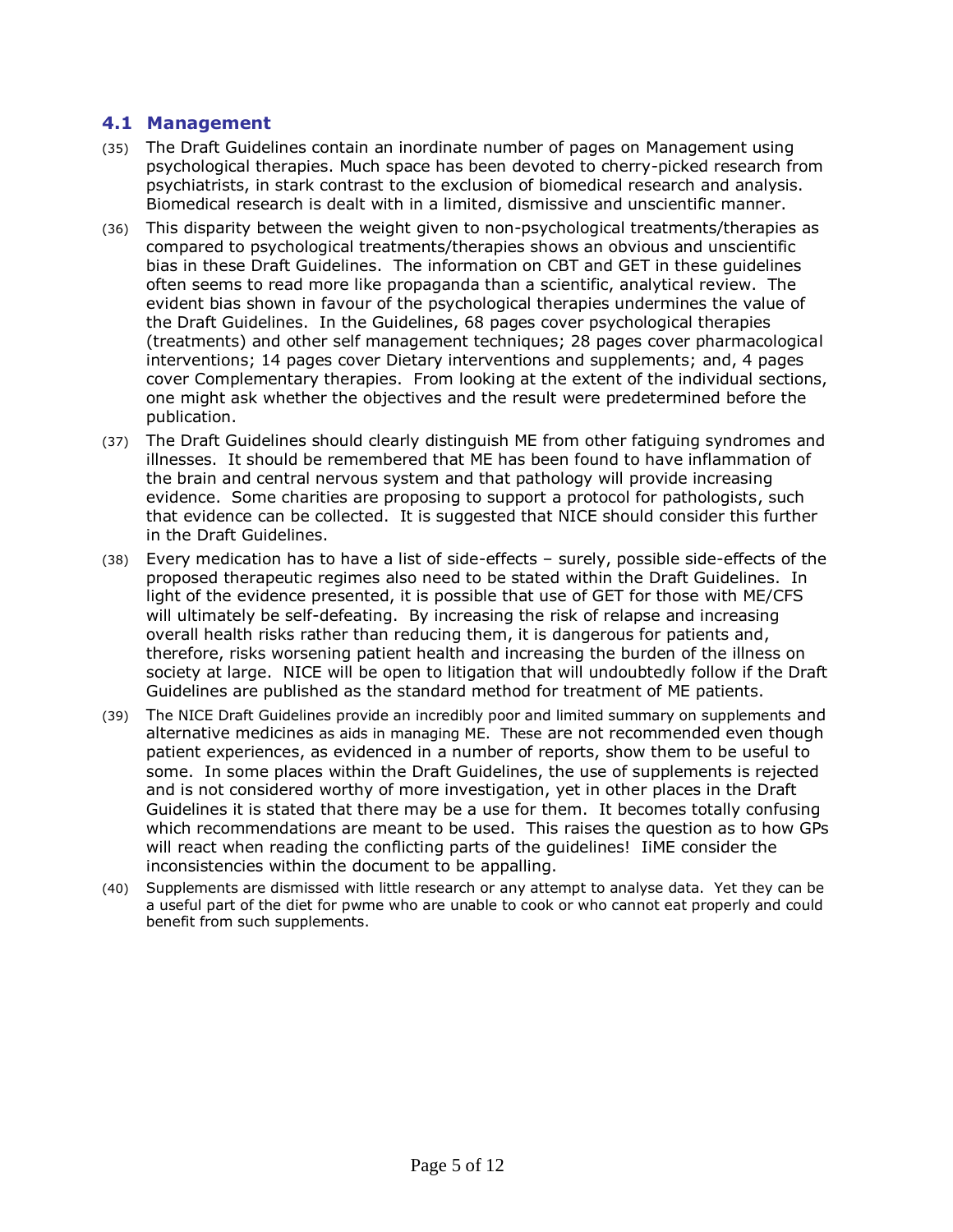# **4.2 Terminology**

- (41) Terminology is crucial in dealing with ME, especially as GPs, paediatricians, other healthcare personnel and the media use different terms. This is of paramount importance but NICE appear to have made a mess of this by using incorrect terms and being inconsistent in use of such terms. The Draft Guidelines state "*Appropriate and agreeable terminology and understanding is important when making a diagnosis and establishing a therapeutic relationship.*" IiME totally agree with this statement. So it is even more surprising that NICE remains committed to perpetuating the terminological mess around ME, as evidenced by the document title.
- (42) A major problem is that ME/CFS does not have a "clean" diagnosis. Indeed, the terms Myalgic Encephalomyelitis (ME) and Chronic Fatigue Syndrome (CFS) mean different things to different people. None of the professionals in medical schools use the term "ME", they use CFS from the 1994 definition of CFS - flawed though it is – which has come to be the dominant catch-all definition. These Draft Guidelines should have taken advantage of the opportunity to make progress by using and recommending the term recognised and used by the WHO – under ICD 10 G93.3 – ME/CFS. However, NICE has chosen to ignore this international definition.
- (43) The Draft Guidelines often refer to research into chronic fatigue. Let us be unequivocal - Chronic Fatigue is a symptom, not a disease or illness. This means that the Draft Guidelines and evidence are flawed, as we are dealing with ME/CFS. Indeed the lack of precision in the document has CFS being used interchangeably with CFS/ME. Again this is an indication of a lack of scientific rigour in not employing robust, unambiguous terms.
- (44) The term "encephalopathy" is also used which maintains vagueness. IiME strongly believe that neurological ME is not Myalgic Encephalopathy – but Myalgic Encephalomyelitis, as defined by WHO ICD 10 G93.3.
- (45) IiME believe that NICE should demand that the correct terminology is used by all healthcare staff. ME/CFS is the name that should be used. Instead, NICE proves itself to be hypocritical in stating the need for consistent terminology yet using a variety of contradictory terms. This alone undermines the Draft Guidelines and the integrity of NICE.
- (46) Views by ME support groups show that ME/CFS must be seen as a distinct and separate illness from CFS so IiME fail to understand why NICE often use the term CFS alone in these Draft Guidelines. This, we feel, is part of the problem with healthcare staff and others – by broadening the view of what ME is it will inevitably dilute the requirements for diagnosing and treating ME patients.

## **4.3 Epidemiological Data**

- (47) The NICE Draft Guidelines admit that there is a lack of epidemiological data for the UK. NICE do not question why the UK Department of Health (DoH) is not collecting epidemiological data, does not question how old the data is that states "prevalence of at least 0.2–0.4%" and does not ask "What is the latest estimate for the UK"?
- (48) It has been reported that ME is now the leading cause of long-term absence from school for children. NICE is derelict in its duty by not proposing to make ME a "Notifiable Illness" in schools, and/or supporting the collection of data to allow epidemiological studies to be augmented. The lack of comment on epidemics and vaccinations shows how lacking in vision, scope and thoroughness has been the analytical work performed by the NICE Draft Guidelines preparation team. The NICE Draft Guidelines do not carry a single reference to vaccinations, despite research and evidence being present from over ten years ago.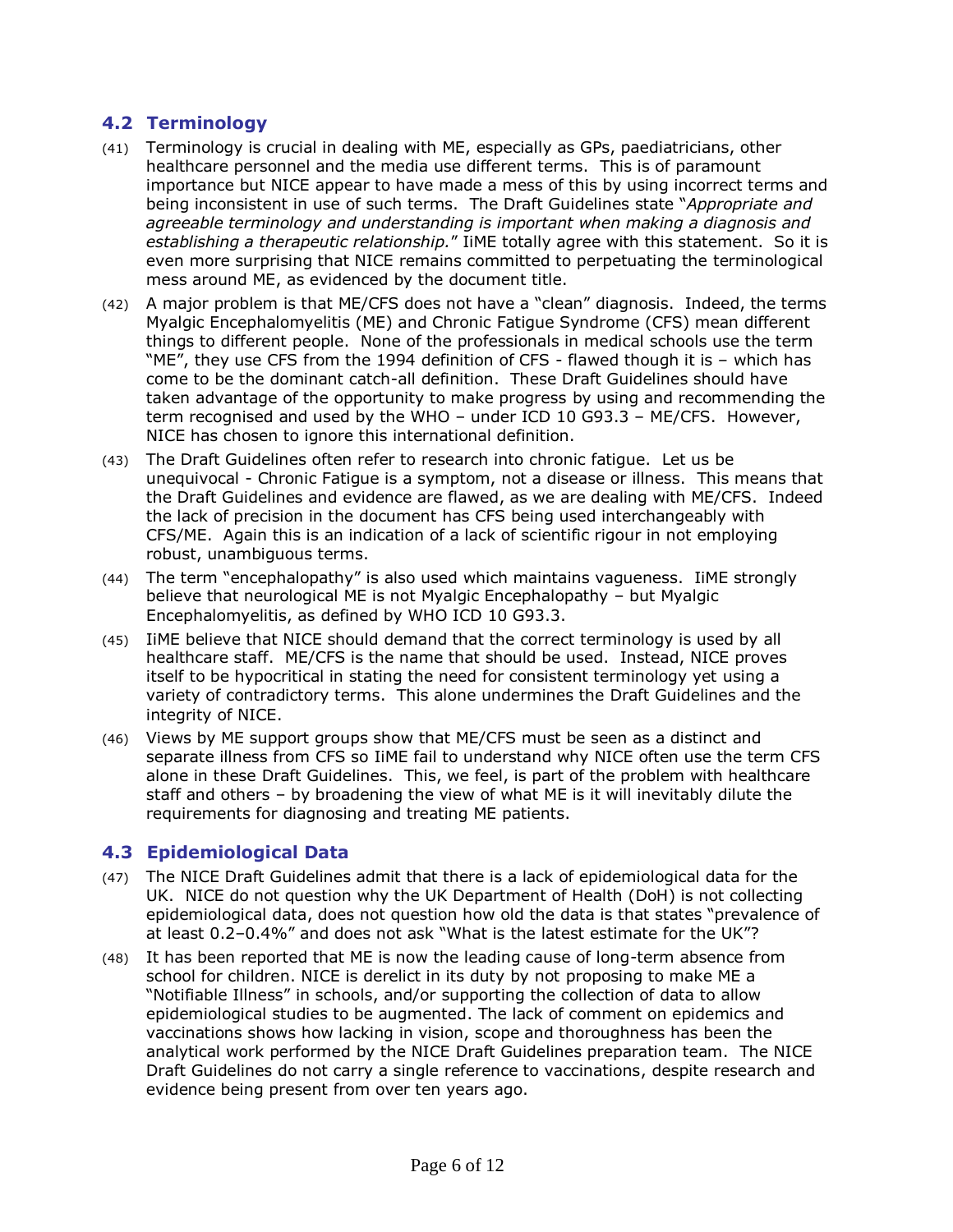- (49) The recent investigations in Norway (published prior to NICE's August review of new research information) reveal the extent of ME cases caused by vaccinations. None of this has been mentioned within the NICE Draft Guidelines.
- (50) The NICE guidelines do not carry one reference to ME epidemics despite strong evidence to support this from numerous references in the USA, Iceland and the UK.
- (51) The NICE Draft Guidelines do not include any reference to ME and organo-phosphate (OP) poisoning despite the mounting evidence indicating that exposure to OP chemicals can cause ME. IiME ask why this has not been had at least a passing reference?
- (52) We consider that the foregoing are all points of major oversight by NICE in the preparation of the Draft Guidelines. IiME considers that such possible links to other causality factors and aggravating conditions are important and should at least be included in any serious review of the bio-medical situation for patients who present with conditions similar to ME.
- (53) IiME proposes that research should be performed on historical records and evidence from epidemics and vaccinations that have resulted in similar conditions to ME and that the NICE Draft Guidelines authors should have analysed these topics sufficiently to include comment, since such information could directly affect diagnosis and management. Yet again, NICE could have been shown to have taken the initiative here, but another opportunity to provide such leadership has been lost.

## **4.4 Sub-Grouping**

(54) The Draft Guidelines make no mention of the need for sub-grouping of the current CFS and ME patients. To quote Dr. Vance Spence of ME Research UK "*This illness is very big, very complicated and we are not going to solve anything by pushing everyone in to one large group called CFS. At present, what patients are left with is a "devalued" diagnosis consisting of (in one researcher's words) a "...ragbag of common nonspecific symptoms with many causes, mistakenly labelled as a syndrome"."*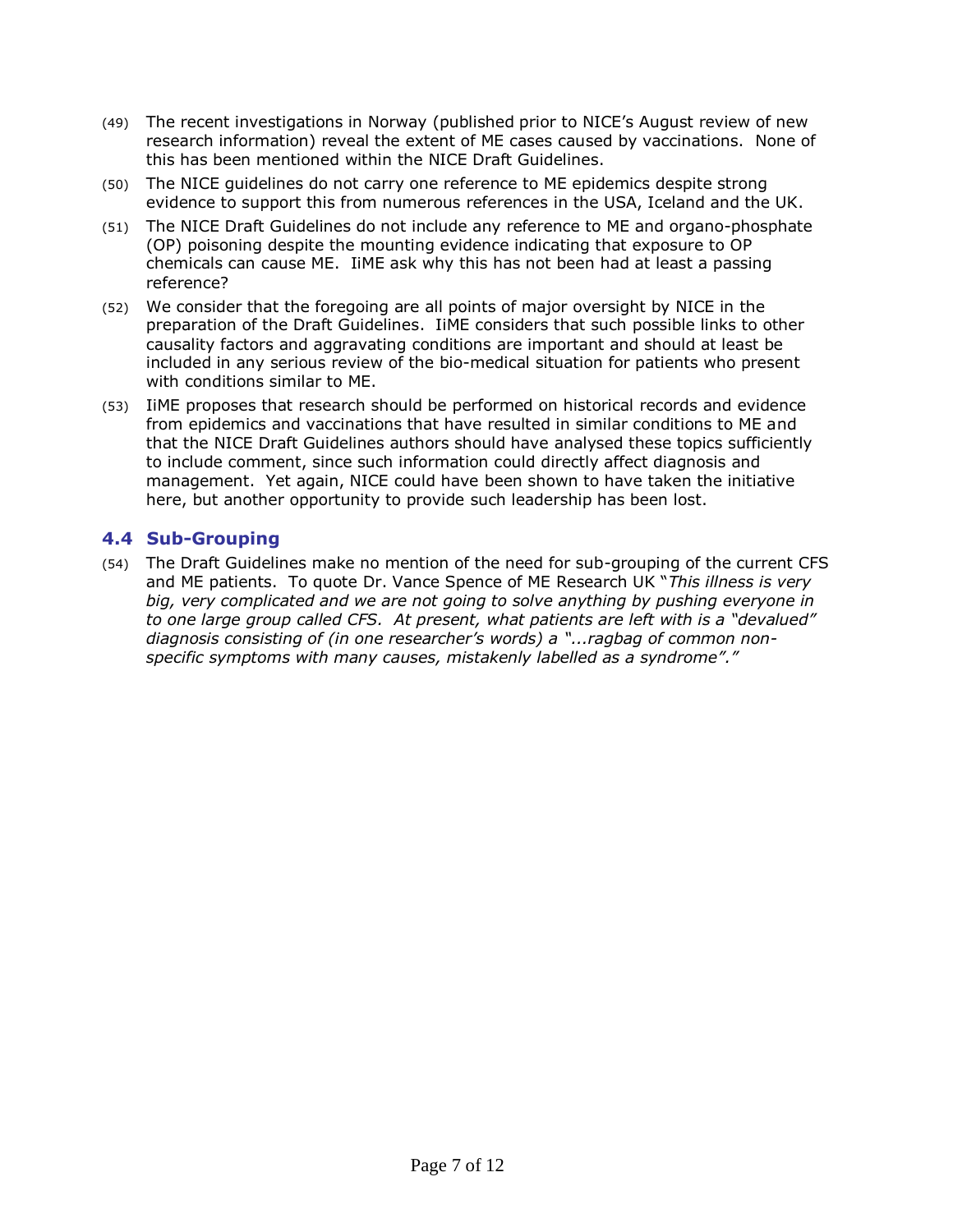### **5 Third term of reference: NICE's evaluation process and whether any particular groups are disadvantaged by the process**

(55) The Draft Guidelines continue to allow pwme and their carers to be disadvantaged, as described in the following text.

### **5.1 Diagnosis**

- (56) The recommendations regarding diagnosis of ME in the Draft Guidelines are conspicuous by their absence. (An example - to disqualify a check for Lyme Disease is incomprehensible, especially with evidence of misdiagnosis in many ME patients).
- (57) There are at least ten definitions of CFS. In the Draft Guidelines a frequently used case definition is the Oxford Criteria, which includes patients with no physical signs and selects subgroups of patients with high levels of psychiatric diagnoses. IiME suggests that the use of the Oxford Criteria for any discussion/diagnosis or treatment for ME should be terminated forthwith. Most researchers now ignore the Oxford Criteria as they believe them to be worthless. The NICE Draft Guidelines should not be using research based on these criteria as they are flawed and biased –which will cause all research results based on these criteria to be worthless. The continued usage of these criteria disadvantage genuine ME sufferers.
- (58) IiME believe that NICE has lost an opportunity to bring discipline and consistency to this area by not adopting the latest and most **stringent** guidelines available (as described by NICE themselves in their Draft Guidelines) – the Canadian Diagnostic Criteria (or Guidelines). The 2003 Canadian definition states that cardinal symptoms are no longer optional and that patients must have neurological, immune and/or neuroendocrine manifestations. Adoption of the Canadian Guidelines would have led to a substantial improvement in the diagnosis and treatment of ME in the UK. NICE have again failed in this respect.
- (59) There is little in the Draft Guidelines that would persuade a GP to conduct a proper and full medical examination before diagnosis. Imaging is mentioned only once as regards recommendations. It is never mentioned anywhere else, although many doctors now believe that proper medical examination to exclude other illnesses should include SPECT scans.
- (60) NICE state that "*several factors have been suggested (as to the cause), including: immunological, genetic, viral, psychological and neuroendocrine*." If this is accepted as a biological illness then, why is the report slanted at psychological paradigms to manage the illness? Essential research showing the multi-system nature of ME has been ignored and is not considered or discussed, e.g. enteroviruses, orthostatic intolerance and oxidative stress.
- (61) Current and previous biomedical research is ignored. IiME dispute the frequent statements within the Draft Guidelines characterised by this text "*There is little understanding of the nature of the disease*". **There are over 4000 biomedical research papers on the illness**, which the NICE searches should have discovered and analysed.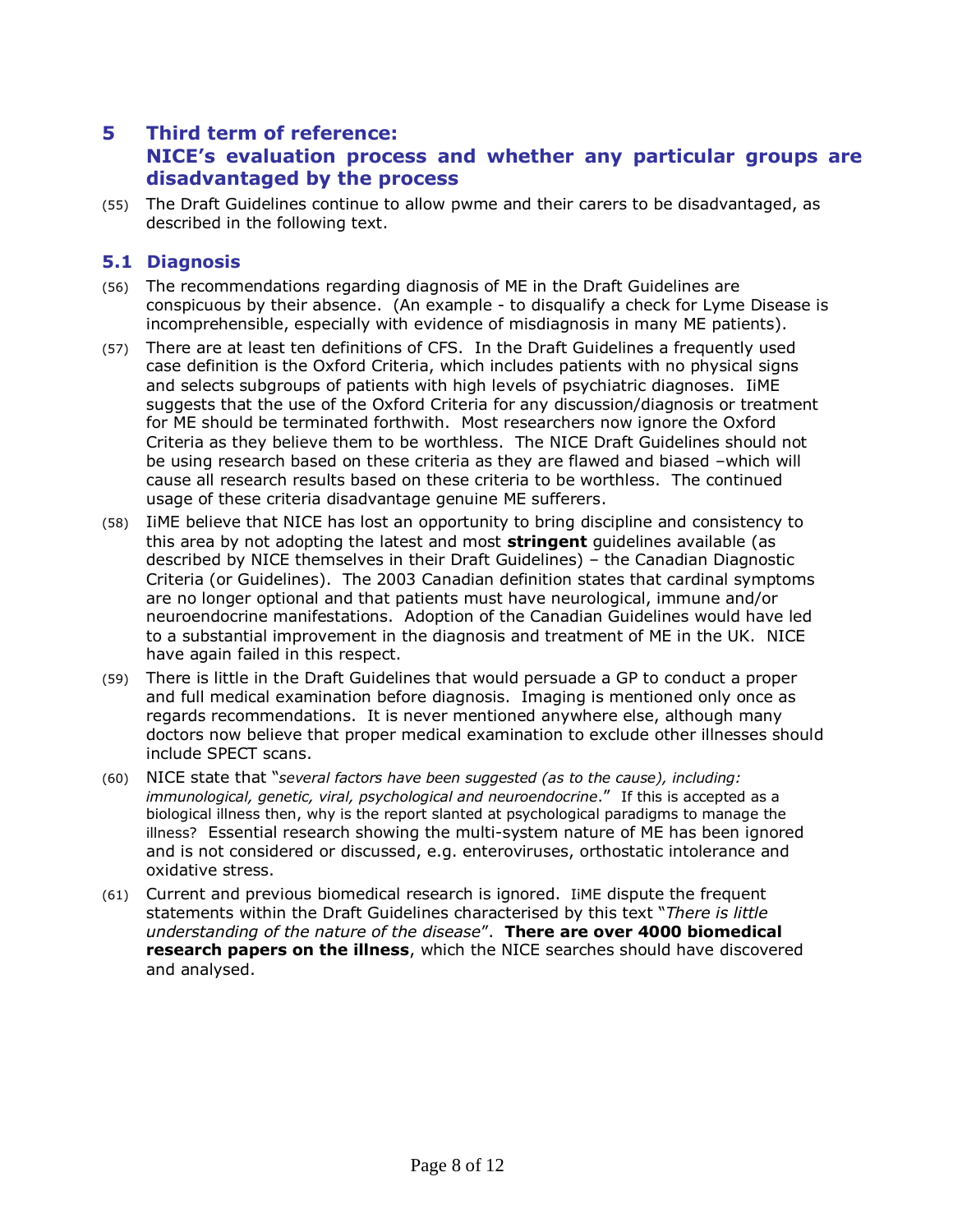(62) IiME cannot accept that these Draft Guidelines use as broad a section of fatigue states as possible in describing ME. The Draft Guidelines present a quite biased and narrowlooking report which mixes up far too many illnesses and research information simply to prove the original intention of the document – to force pwme to be given psychological therapies and repeat the myths of the past. The document also attempts to subjugate ME into a bag of common illnesses all falling under the term CFS. In this, NICE has done a major disservice to pwme who are needlessly suffering from the perceptions of biased healthcare professionals who maintain their pejorative views with little good scientific evidence. This questions the impartiality of NICE and the Draft Guidelines.

### **5.2 Human Rights**

- (63) It has been stated that by ignoring the serious issues with regard to CBT and GET, the NICE Draft Guidelines, as currently drafted, may violate the right of clinicians and patients to the highest, safest standards of medical practice and care, amounting to a violation of their Human Rights by subjecting patients to these therapies via a set of guidelines from a government sponsored organisation, such as NICE.
- (64) IiME considers that NICE are opening themselves up for possible litigation in the future due to their recommendations for GET for pwme. IiME could foresee where NICE could be liable for damages if the recommended psychological therapies were forced on pwme and then cause a degradation in health.
- (65) There seems to be no regulatory framework governing the development and use of CBT and GET, thus leaving pwme vulnerable to exploitation and abuse at the hands of the vagaries of power, politics and prejudice. IiME contest that this is already the case. The NICE Draft Guidelines could exacerbate such exploitation.

# **6 Third term of reference: NICE's evaluation process and Speed of publishing guidance**

### **6.1 Document Structure**

- (66) NICE took two years to formulate these proposed Draft Guidelines. The ME stakeholders/sufferers were limited to two months in which to respond with comments, despite the fact that their illness severely limits what they can do. Little consideration of the condition of pwme, whose cognitive abilities are affected by the illness, has been included within the planning schedule.
- (67) It is over five years since the Chief Medical Officer's (CMOs) report on ME was published and four years since the Medical Research Council (MRC) working group published recommendations. These Draft Guidelines have been universally rejected by the ME community and so the situation is not being improved.
- (68) The full version of the Draft Guidelines document is poorly structured and cumbersome to read. It is considered very unwieldy and the shortened version is probably the only version that will be read fully. This will then lead to the fuller guidelines being ignored as regards supporting evidence. But, if this evidence is flawed, then the whole document becomes suspect.
- (69) The structure of the document, with recommendations spread all over, references everywhere, sections which should be broken down into more manageable entries and tables and page sets of varying formats are an indication that the whole document is badly formatted. Even a healthy person would find it difficult to read the full version.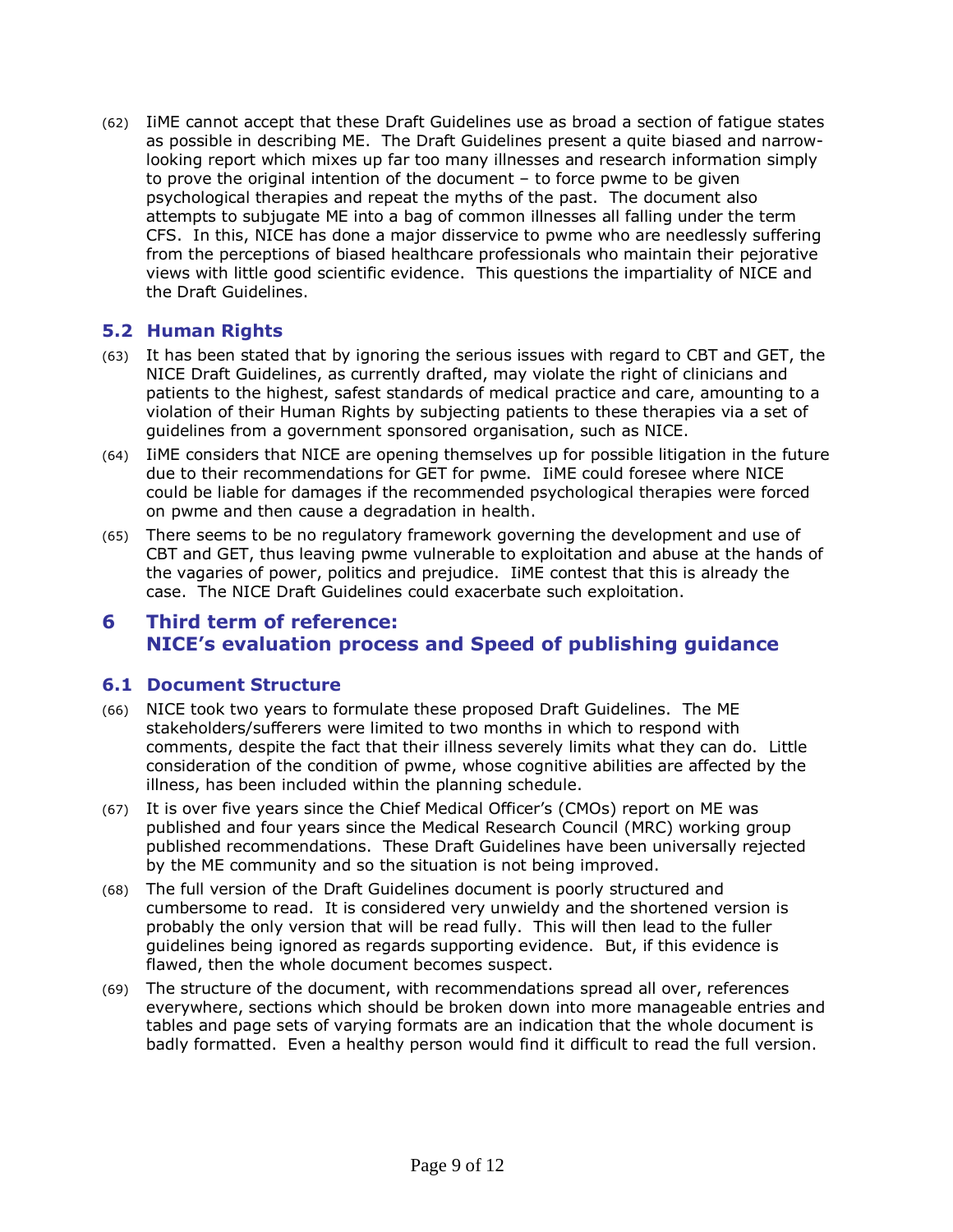### **6.2 Implementation**

- (70) One section included in the short version, but not present in the full version, was entitled Implementation. As far as the cost of all of the psychological therapies (posing as treatments) are concerned it is difficult to understand how this will be paid for with an estimated 250,000 people suffering from ME/CFS in the UK. This is of especial concern considering the low priority and lack of funding given to ME in the past. To have sparse resources squandered on psychological therapies, which the ME community do not need or want, is considered to be an appalling waste.
- (71) Perhaps implementation should consider what the need of the medical community is, especially clinicians who need assistance with the diagnosis of ME and the exclusion of related non-specific fatiguing conditions. One of the biggest issues with ME is the lack of a clear diagnostic tool and the mixing of patient cohorts with numerous fatiguing conditions. The use of the WHO ICD-10 G93.3 definition for Myalgic Encephalomyelitis and the development of a "fingerprint test", possibly based on the elevated levels of Choline in the brain blood chemistry, which has been the only unique identifier found to-date, could be used and validated.

#### **6.3 Objectives**

- (72) Finally, when looking at NICE's evaluation process, IiME suggest that NICE has failed to evaluate if their guidelines have achieved the stated objectives and offers the following observations against the defined objectives.
- 6.3.1 Objective: Increasing the recognition of CFS/ME
- (73) Not achieved as the Draft Guidelines provide nothing new for sufferers and carers. Essential research showing the multi-system nature of ME is not discussed, e.g. enteroviruses, orthostatic intolerance, oxidative stress. Yet without a basic understanding or awareness of the pathology of the illness how are healthcare staff supposed to recognise the true nature of ME? Increasing the recognition of ME can only be achieved by increasing the knowledge of the illness itself.
- (74) The NICE recommendations once again force non-functional and biased psychiatric therapies as management techniques and will lead to more harm and probably contribute to fostering even more antagonism between healthcare staff (especially those who are untrained in ME) and the patient/carer. Increasing recognition of the illness could also have been assisted by the use of the correct terminology  $-$  as detailed by the WHO. IiME consider that ME/CFS is the correct term and Myalgic Encephalomyelitis is the correct name for the acronym ME. By pandering to organisations and individuals, who have a vested interest in using other terms, NICE will be considered to have failed and the consensus amongst ME patients will be that NICE cannot be trusted.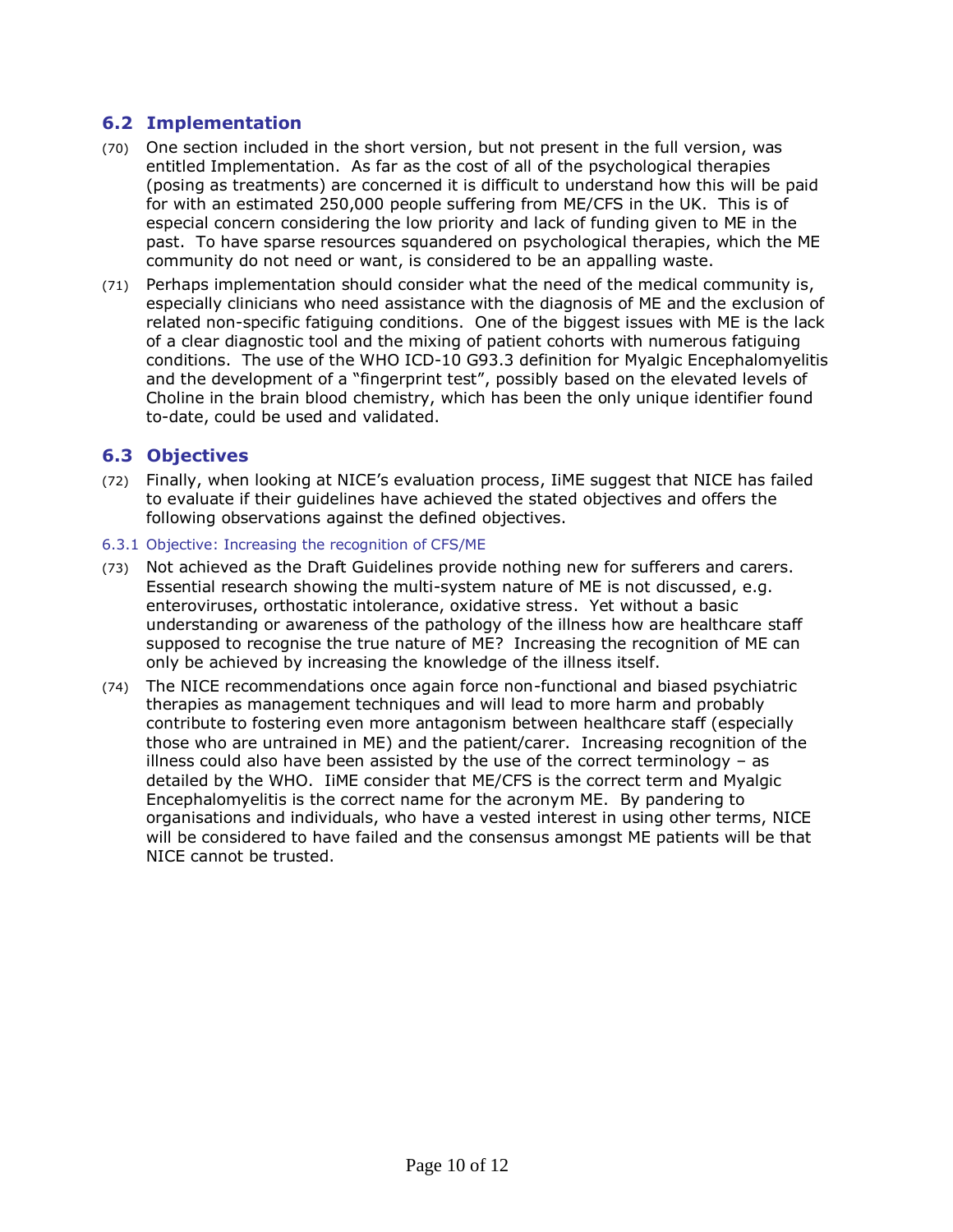#### 6.3.2 Objective: Influencing practice in the "real world"

(75) This objective is not met. By immediately stating that CBT and GET are the most useful therapies or treatments NICE has shown it is not willing to move the issue of ME into an area that offers any real hope of progress. These Draft Guidelines will not influence practice but will lead to already established myths being perpetuated. The lack of a decision on endorsing one set of diagnostic guidelines – the '*more stringent*' Canadian guidelines – is seen as a travesty. It seems that NICE is intent on maintaining as broad a definition for ME as possible. This will result in little change in the "*real world*". The absence of emphasis on the lack of funding for biomedical research into ME will not help to alter the government's/MRCs position on this subject and, therefore, gives little to change the current unsatisfactory position where patients are subjected to possible harmful GET. It will not inform healthcare staff of the missing link in research into ME – funding for biomedical research. The Draft Guidelines state that a patient/carer can refuse any therapy without it impacting the relationship with the healthcare practitioner(s). In the face of insurance companies and Department of Work and Pensions (DWP) staff forcing an ME patient to undergo potentially harmful or useless GET or CBT, then we doubt if these Draft Guidelines will prevent this from happening. In such instances, recourse to litigation will be the only possibility for pwme. It would have been useful for these Draft Guidelines to detail what avenues are open for legal aid for pwme who wish to challenge insurance companies and healthcare staff who insist on ME patients undergoing GET or CBT against their will.

#### (76) In summary:

- The guidelines make little headway in influencing 'real world' issues such as insurance companies forcing claimants with ME to undergo psychiatric therapies.
- The quidelines do little to influence 'real world' issues such as the requirements from the DWP that people with ME go through elaborate processes to prove they are ill.
- The guidelines do little to influence 'real world' issues such as the need for parents to battle with schools for the rights of their children with ME.

#### 6.3.3 Objective:

#### Improving access to appropriate services, and supporting consistent service provision

(77) It is doubtful this has been met as NICE provide nothing new for sufferers and carers. Little is given in support of pwme in their dealings with DWP staff and no reference is made regarding how pwme are meant to deal with the harassment and bias of insurance companies who propose psychiatric treatment for ME.

#### 6.3.4 Objective: Emphasising the need for multidisciplinary working

(78) These guidelines patently fail to achieve this due to the concentration on psychological therapies at the expense of real research of published biomedical research papers. Although there are a few statements stating that multi-disciplinary working is required in dealing with pwme the bias toward psychological therapies, and the amount of space given to these therapies (masquerading as treatments) in these guidelines, means that there is little credit given to non-psychiatric disciplines in treating and managing ME.

#### 6.3.5 Objective: Improving care for patients, and particularly for those severely affected

(79) The guidelines offer little for severely affected pwme. There is no provision for specialist treatment – simply rehashed dogma relating to therapies which are entirely inappropriate for severely (and moderately) affected pwme. There is little support defined for carers.